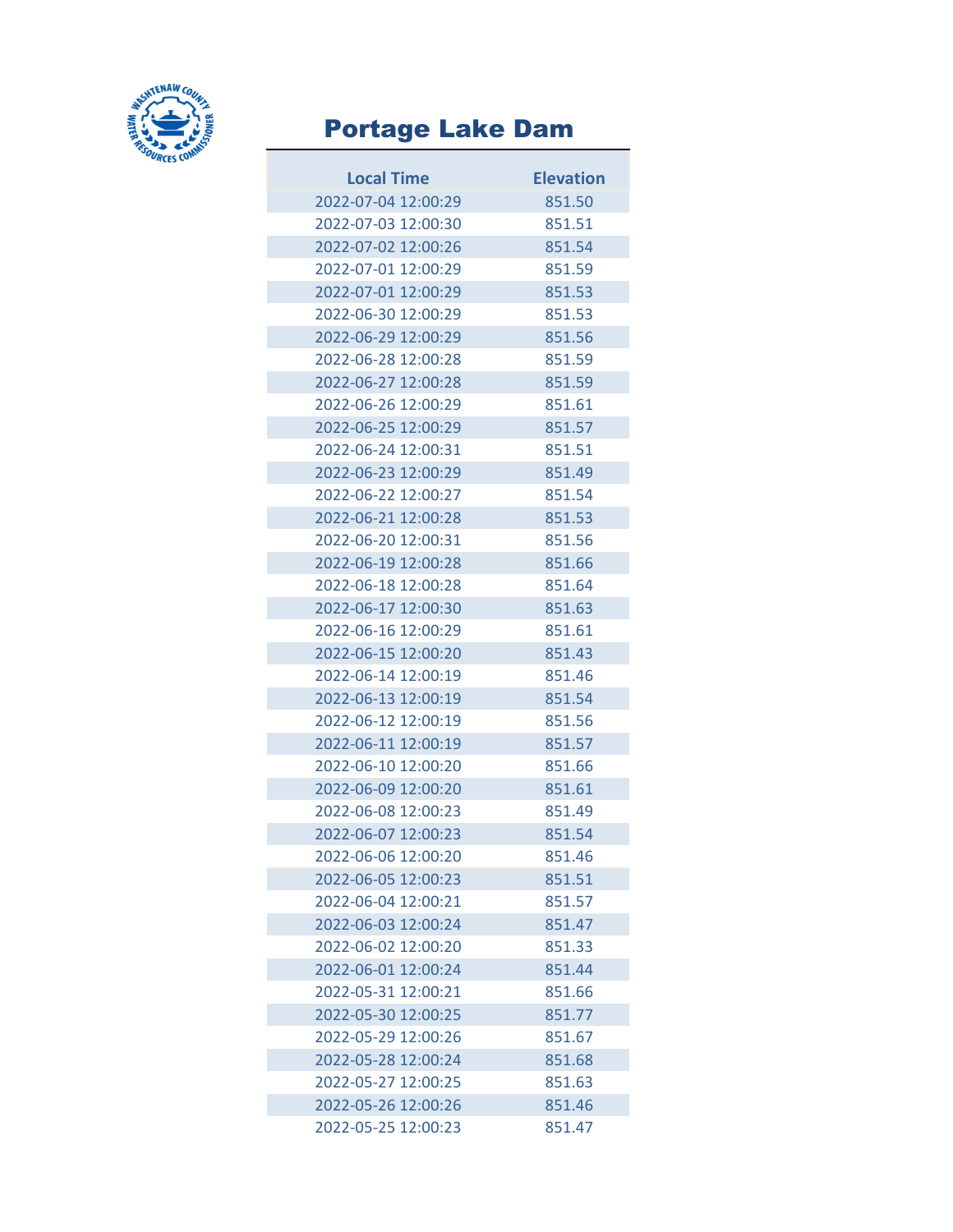| 2022-05-24 12:00:23                        | 851.49           |
|--------------------------------------------|------------------|
| 2022-05-23 12:00:26                        | 851.56           |
| 2022-05-22 12:00:25                        | 851.56           |
| 2022-05-21 12:00:49                        | 851.54           |
| 2022-05-20 12:00:19                        | 851.54           |
| 2022-05-19 12:00:17                        | 851.57           |
| 2022-05-18 12:00:20                        | 851.47           |
| 2022-05-17 12:00:21                        | 851.51           |
| 2022-05-16 12:00:20                        | 851.54           |
| 2022-05-15 12:00:18                        | 851.49           |
| 2022-05-14 12:00:18                        | 851.44           |
| 2022-05-13 12:00:21                        | 851.43           |
| 2022-05-12 12:00:18                        | 851.43           |
| 2022-05-11 12:00:18                        | 851.40           |
| 2022-05-10 12:00:20                        | 851.40           |
| 2022-05-09 12:00:20                        | 851.43           |
| 2022-05-08 12:00:49                        | 851.46           |
| 2022-05-07 12:00:51                        | 851.44           |
| 2022-05-06 12:00:49                        | 851.53           |
| 2022-05-05 12:00:49                        | 851.66           |
| 2022-05-04 12:00:49                        | 851.68           |
| 2022-05-03 12:00:49                        | 851.53           |
| 2022-05-02 12:00:51                        | 851.44           |
| 2022-05-01 12:00:46                        | 851.46           |
| 2022-04-30 12:00:46                        | 851.54           |
| 2022-04-29 12:00:47                        | 851.56           |
| 2022-04-28 12:01:06                        | 851.59           |
| 2022-04-27 12:01:06                        | 851.63           |
| 2022-04-26 12:00:26                        | 851.64           |
| 2022-04-25 12:00:26                        | 851.61           |
| 2022-04-24 12:00:24                        | 851.60           |
| 2022-04-23 12:00:25                        | 851.68           |
| 2022-04-22 12:00:26                        | 851.56           |
| 2022-04-21 12:00:27                        | 851.59           |
| 2022-04-20 12:00:28                        | 851.59           |
| 2022-04-19 12:00:26                        | 851.64           |
| 2022-04-18 12:00:25                        | 851.60           |
| 2022-04-17 12:00:26                        | 851.63           |
| 2022-04-16 12:00:25                        | 851.63           |
| 2022-04-15 12:00:30                        | 851.61           |
| 2022-04-14 12:00:29                        | 851.63           |
| 2022-04-13 12:00:28                        | 851.56           |
| 2022-04-12 12:00:28<br>2022-04-11 12:00:28 | 851.47           |
| 2022-04-10 12:00:30                        | 851.19           |
| 2022-04-09 12:00:31                        | 851.18<br>851.26 |
| 2022-04-08 12:00:29                        | 851.20           |
|                                            |                  |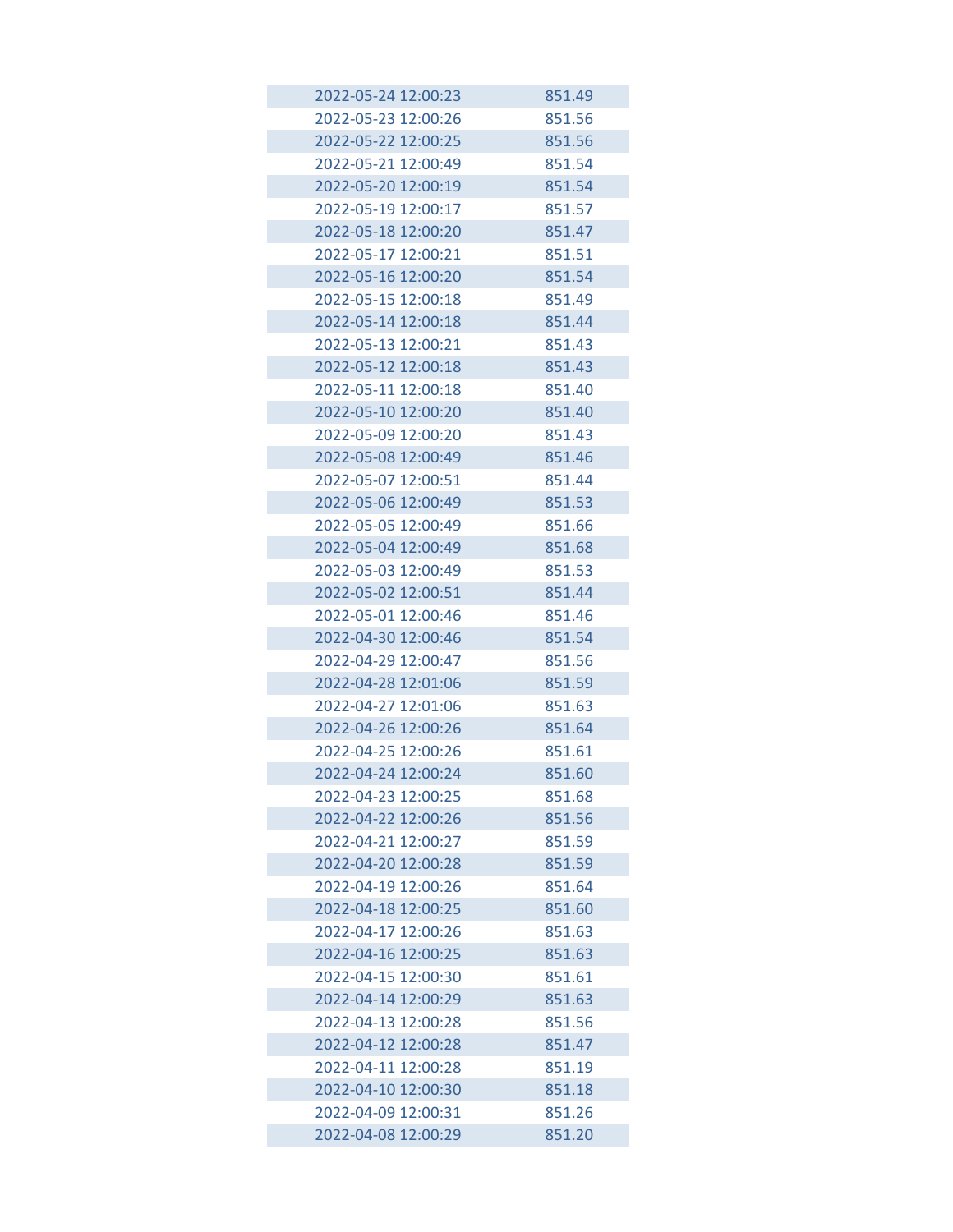| 2022-04-07 12:00:21 | 851.06 |
|---------------------|--------|
| 2022-04-06 12:00:36 | 851.04 |
| 2022-04-05 12:00:34 | 851.01 |
| 2022-04-04 12:00:35 | 850.85 |
| 2022-04-03 12:00:36 | 850.60 |
| 2022-04-02 12:00:36 | 850.32 |
| 2022-04-01 12:00:35 | 850.58 |
| 2022-04-01 11:00:35 | 850.58 |
| 2022-03-31 11:00:34 | 850.72 |
| 2022-03-30 11:01:04 | 850.80 |
| 2022-03-29 11:01:07 | 850.88 |
| 2022-03-28 11:00:34 | 851.01 |
| 2022-03-27 11:00:32 | 850.41 |
| 2022-03-26 11:00:32 | 850.36 |
| 2022-03-25 11:00:34 | 850.33 |
| 2022-03-24 11:00:31 | 850.22 |
| 2022-03-23 11:00:31 | 850.22 |
| 2022-03-22 11:00:35 | 850.26 |
| 2022-03-21 11:00:32 | 850.39 |
| 2022-03-20 11:00:36 | 850.40 |
| 2022-03-19 11:00:31 | 850.23 |
| 2022-03-18 11:00:31 | 850.15 |
| 2022-03-17 11:00:28 | 850.09 |
| 2022-03-16 11:00:28 | 850.09 |
| 2022-03-15 11:00:30 | 850.12 |
| 2022-03-14 11:00:30 | 850.10 |
| 2022-03-13 11:00:34 | 850.13 |
| 2022-03-12 12:00:30 | 850.17 |
| 2022-03-11 12:00:32 | 850.26 |
| 2022-03-10 12:00:30 | 850.23 |
| 2022-03-09 12:00:33 | 850.24 |
| 2022-03-08 12:00:34 | 850.09 |
| 2022-03-07 12:00:34 | 849.98 |
| 2022-03-06 12:00:35 | 849.88 |
| 2022-03-05 12:00:33 | 849.88 |
| 2022-03-04 12:00:35 | 849.95 |
| 2022-03-03 12:00:32 | 850.00 |
| 2022-03-02 12:00:32 | 850.08 |
| 2022-03-01 12:00:33 | 850.12 |
| 2022-02-28 12:00:33 | 850.20 |
| 2022-02-27 12:00:34 | 850.17 |
| 2022-02-26 12:00:35 | 850.19 |
| 2022-02-25 12:00:35 | 850.20 |
| 2022-02-24 12:00:34 | 850.19 |
| 2022-02-23 12:00:34 | 850.22 |
| 2022-02-22 12:00:34 | 850.13 |
| 2022-02-21 12:00:37 | 850.32 |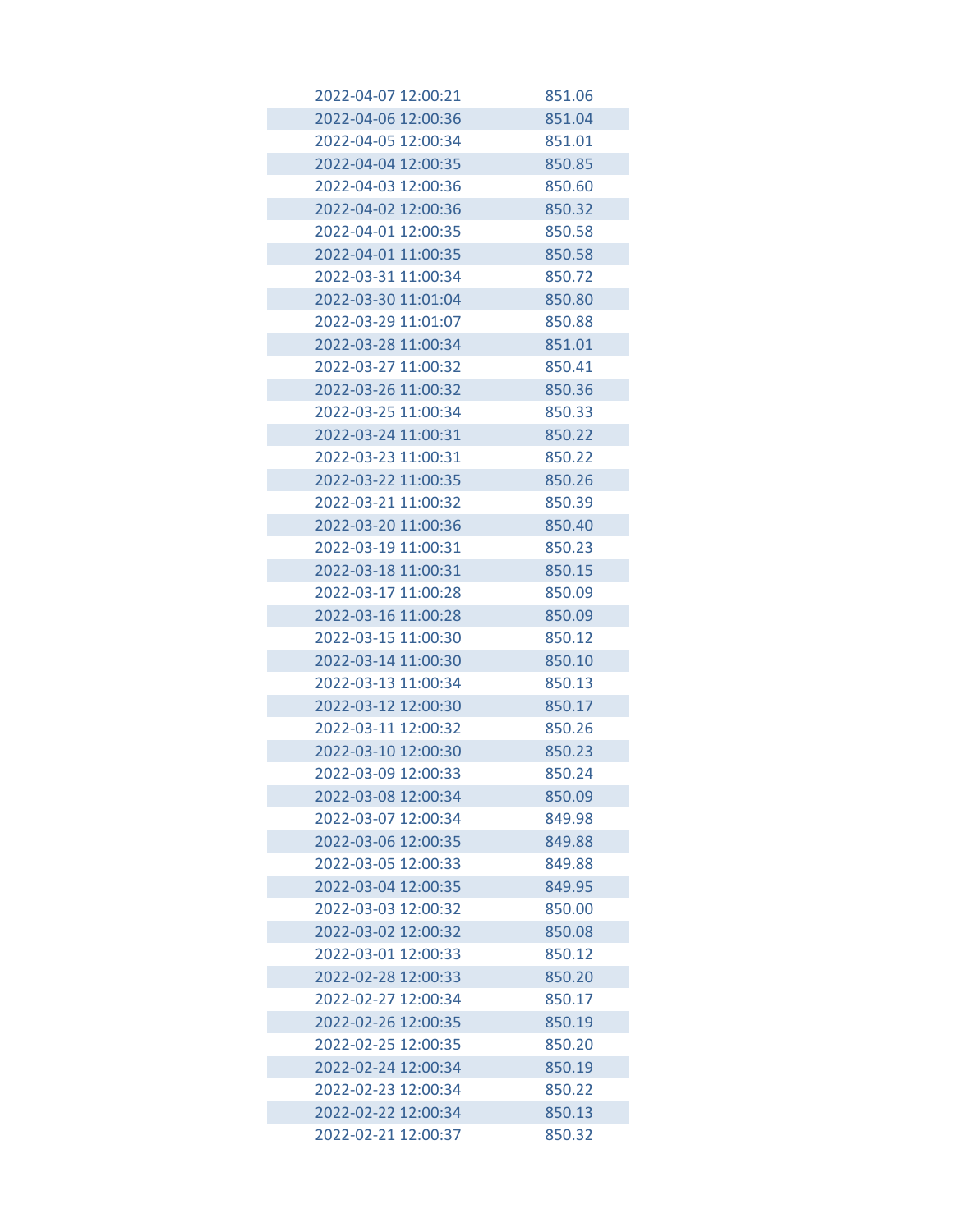| 2022-02-20 12:00:37 | 850.22 |
|---------------------|--------|
| 2022-02-19 12:00:35 | 850.13 |
| 2022-02-18 12:00:34 | 850.08 |
| 2022-02-17 12:00:34 | 850.13 |
| 2022-02-16 12:00:35 | 850.06 |
| 2022-02-15 12:00:33 | 849.99 |
| 2022-02-14 12:00:35 | 850.02 |
| 2022-02-13 12:00:36 | 850.05 |
| 2022-02-12 12:00:35 | 850.06 |
| 2022-02-11 12:00:37 | 850.10 |
| 2022-02-10 12:00:36 | 850.03 |
| 2022-02-09 12:00:34 | 850.05 |
| 2022-02-08 12:01:18 | 850.08 |
| 2022-02-07 12:01:16 | 850.03 |
| 2022-02-06 12:01:20 | 849.99 |
| 2022-02-05 12:01:20 | 849.98 |
| 2022-02-04 12:01:16 | 850.03 |
| 2022-02-03 12:01:19 | 850.00 |
| 2022-02-02 12:01:16 | 849.98 |
| 2022-02-01 12:01:16 | 849.91 |
| 2022-01-31 12:01:17 | 849.92 |
| 2022-01-30 12:01:18 | 849.93 |
| 2022-01-29 12:01:15 | 849.92 |
| 2022-01-28 12:01:15 | 849.95 |
| 2022-01-27 12:01:17 | 849.99 |
| 2022-01-26 12:01:17 | 850.05 |
| 2022-01-25 12:01:17 | 850.06 |
| 2022-01-24 12:00:46 | 850.09 |
| 2022-01-23 12:00:45 | 850.08 |
| 2022-01-22 12:00:46 | 850.09 |
| 2022-01-21 12:00:45 | 850.05 |
| 2022-01-20 12:00:44 | 849.99 |
| 2022-01-19 12:01:01 | 849.89 |
| 2022-01-18 12:01:00 | 849.85 |
| 2022-01-17 12:00:59 | 849.85 |
| 2022-01-16 12:01:01 | 849.93 |
| 2022-01-15 12:00:59 | 849.98 |
| 2022-01-14 12:01:01 | 850.02 |
| 2022-01-13 12:00:59 | 849.95 |
| 2022-01-12 12:01:00 | 849.92 |
| 2022-01-11 12:00:58 | 849.88 |
| 2022-01-10 12:01:00 | 849.86 |
| 2022-01-09 12:00:58 | 849.74 |
| 2022-01-08 12:00:54 | 849.82 |
| 2022-01-07 12:00:54 | 849.85 |
| 2022-01-06 12:00:57 | 849.89 |
| 2022-01-05 12:00:57 | 850.46 |